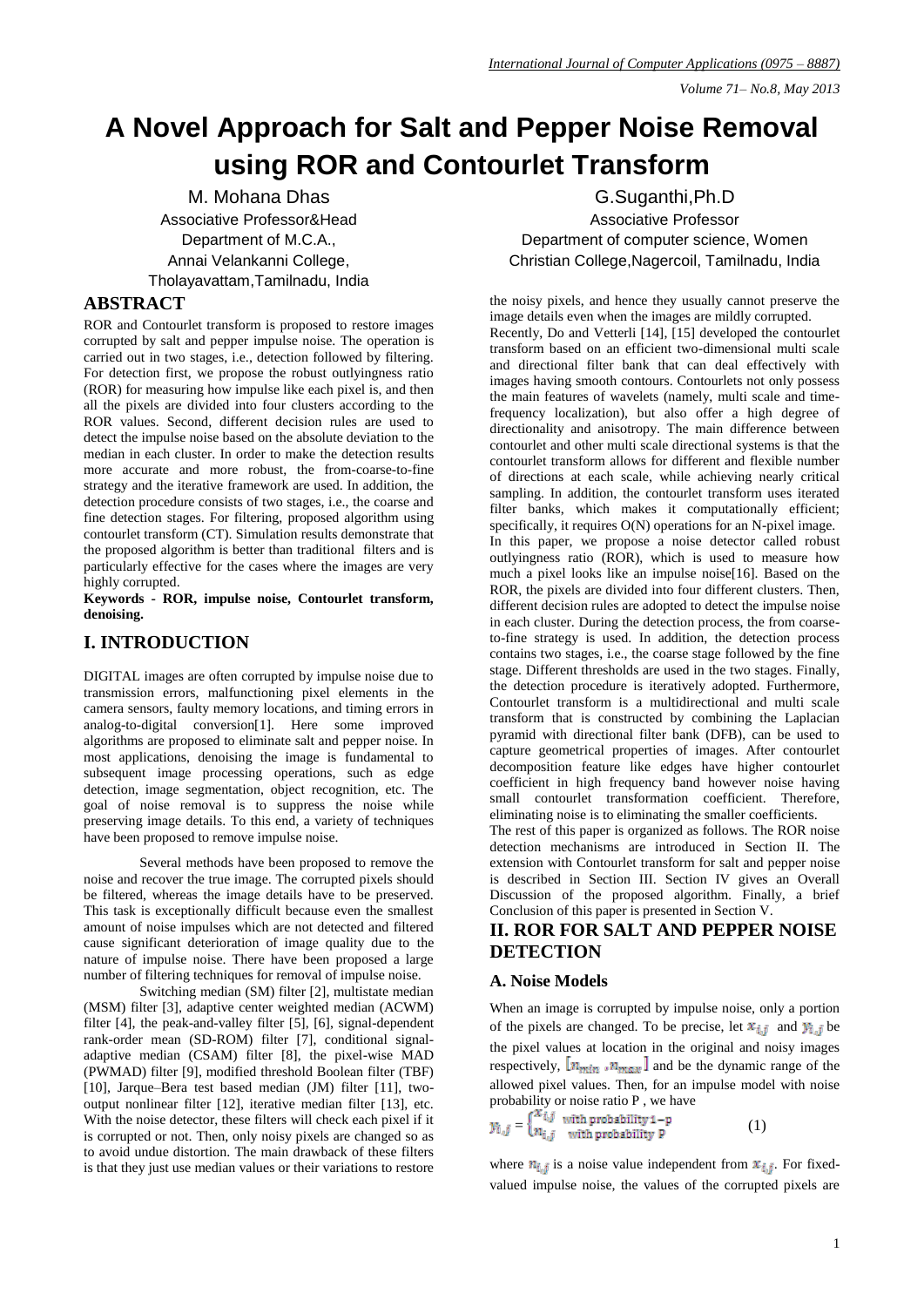equal to  $n_{min}$  or  $n_{max}$  with equal probability [17]. For graylevel images with 8 bits per pixel (i.e.,  $n_{min} = 0$  and  $n_{max}$  = 255), the noise value  $n_{i,j}$  of the first case corresponds to a fixed value of 0 or 255 with equal probability.

## **B. Definition of the ROR**

In this paper, we introduce it to describe the level of how impulse like of each pixel. The traditional sample mean and SD are used. The normalized median absolute deviation (MADN) is defined as

$$
MADN(y) = MAD (y)/0.6457 (2)
$$
\n
$$
MAD(y) = Med{y - Med(y)}{3}
$$
\n
$$
Med(y) = Median(y1, y2, ..., yn)
$$
\n(4)

where the operation "Median" represents the median value of all the observations, the coefficient "0.6457" is the median absolute deviation (MAD) of a standard normal random variable, and y is the vector representation of the data. We define a statistical parameter called ROR as

$$
ROR(y_{ij}) = |(y_{ij} - Med(y))| / MADN(y)(5)
$$

### **C. Detection Mechanism**

In order to calculate the ROR, the window size must be given. In this paper, we use the window size is  $5 \times 5$ . Since the ROR measures the outlyingness of the pixels, i.e., how impulse like, all pixels are divided into four levels (clusters) according to the ROR. The four clusters are the most like cluster  $\text{ROR} > 3$ ; the second like cluster  $2 < \text{ROR} \leq 3$ ; the third like cluster  $1 < ROR \le 2$ ; and the fourth like cluster  $0 \leq ROR \leq 1$ ; The lower the ROR, the lower impulse like of the pixel in its neighbors.

## *The coarse stage:*

- Step 1) Choose the algorithm parameters, i.e., coarse thresholds  $T_1^C$ ,  $T_2^C$ , and  $T_3^C$ ; window size N (the actual size is  $(2N + 1) \times (2N + 1)$ ; iterations  $m_c$ , and initial  $j = 1$ .
- Step 2) Initialize the detection flag matrix Map as zeros, where "0s" and "1s" represent good and noisy pixels, respectively.
- Step 3) Calculate the ROR of the current pixel. If the ROR is in the fourth level, treat it as a good pixel, or calculate the absolute deviation d between the current pixel and the median of its local window. Then, compare with threshold  $T_k^c$  according to its ROR value. If d is larger than  $T_k^c$ , it is a noisy pixel, or it is a good pixel. Update the flag Map according to the result.
- Step 4) Get the median-based restored image according to the detection result. If the flag is 1, represent the pixel with the median of its local window, or do not change.
- Step 5) If  $j \le m_c$ ,  $j = j + 1$ , then go to step 2), or the coarse stage is completed.

#### *The fine stage:*

Step 1) Choose the algorithm parameters, i.e., fine thresholds  $T_1^f, T_2^f, T_3^f$  and  $T_4^f$  ; window size N (the actual size is  $(2N + 1) \times (2N + 1)$ ); iterations  $m_f$ ; and initial  $j = 1$ .

- Step 2) Initialize the detection flag matrix Map as zeros, where "0s" and "1s" represent good and noisy pixels, respectively.
- Step 3) Calculate the ROR of the current pixel and the absolute deviation between the current pixel and the median of its local window. Then, compare d with threshold  $T_k^J$  according to its ROR value. If d is larger than  $T_k^f$ , it is a noisy pixel, or it is a good pixel. Update the flag Map according to the result.
- Step 4) Get the median-based restored image with the detection result. If the flag is 1, represent the pixel with the median of its local window, or do not change.
- Step 5) If  $j \le m_f$ ,  $j = j + 1$ , then go to step 2), or the fine stage is completed.

It is worth noting that the first input image of the fine stage is the final output image of the coarse stage. In the new detection mechanism, there are many parameters needing to be pre given, such as window size N; coarse thresholds ; coarse iterations  $m_c$ ; fine thresholds ; and fine iterations  $m_c$ . Theoretically, the thresholds dominate the performance of the detection algorithm. If the larger thresholds are used, the "false-hit" term is lower and the "miss" term is higher, whereas if the smaller thresholds are used, the results are opposite. In the coarse stage, the purpose is to detect the most impulse like pixels and keep the "false-hit" term as low as possible, and then in the fine stage, the purpose is to detect the most impulse like noise while keeping a good tradeoff between the "false-hit" and "miss" terms. Therefore, the thresholds of the coarse stage are relatively larger, and the thresholds of the fine stage are smaller. Furthermore, the larger the ROR values, the more impulse like the pixels; hence, the smaller thresholds should be used to guarantee detecting most of the noisy pixels. In addition, the smaller ROR values represent that the pixels are not like the impulse noise; hence, the larger thresholds should be adopted to guarantee detecting the most like impulse noise while making the "false-hit" term as small as possible.

In the four levels, the thresholds meet the following inequalities:  $T_1^c \leq T_2^c \leq T_3^c$  and  $T_1^j \leq T_2^j \leq T_3^j \leq T_4^j$ . Fortunately, these parameters are very robust to the noise ratio, i.e., for different noise ratios, the thresholds and the window size can take the same values; only the iterative times are different. Through extensive experiments, the following suitable parameters are obtained: for random valued impulse noise, the window size is  $N = 2$ , i.e., 5 X 5; the coarse threshold is [30, 40, 50] for  $T_1^c$ ,  $T_2^c$  and  $T_3^c$ , respectively; the fine threshold is [7, 10, 20, 25] for  $T_1^f$ ,  $T_2^f$ ,  $T_3^f$  and  $T_4^f$  respectively; for the fixed-valued impulse noise, the window size is  $N = 2$ , i.e., 5 X 5; the coarse threshold is [40, 50, 60] for  $T_1^c$ ,  $T_2^c$  and  $T_3^c$ respectively; the fine threshold is [30, 30, 40, 50] for , respectively.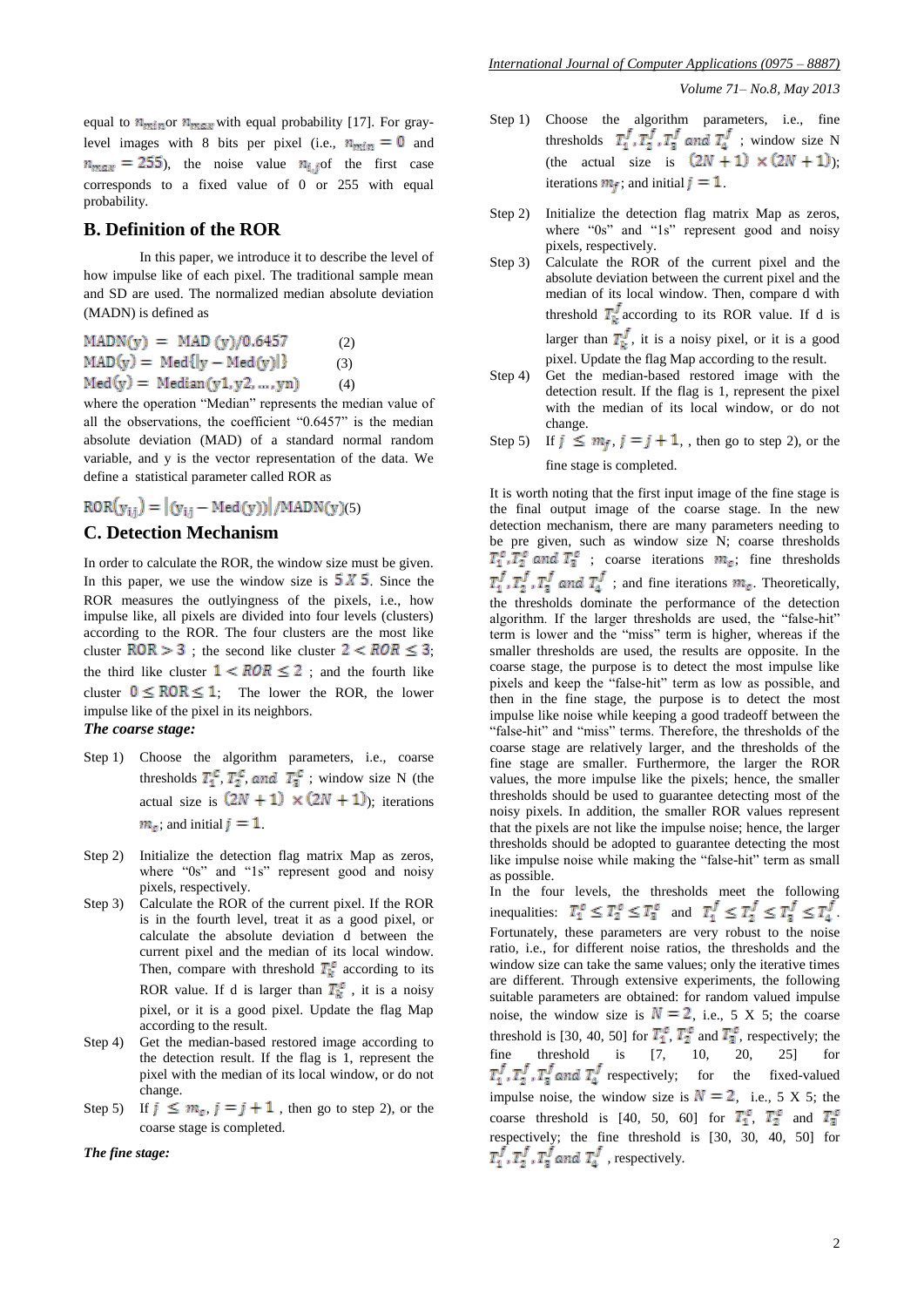# **III. CONTOURLET NOISE REDUCTION**

## **A. Contourlet Transformation**

The contourlet transform consists of two major stages: the sub band decomposition and the directional transform. At the first stage, Laplace Pyramid (LP) is used to decompose the image into sub band, and then the second one is a Directional Filter Bank **(**DFB) which is used to analyze each detail image. A flow graph of the CT is shown in Fig. 2. The contourlet transform was proposed as a directional multi resolution image representation that can efficiently capture and represent singularities along smooth object boundaries in natural images. Its efficient filter bank construction as well as low redundancy make it an attractive computational framework for various image processing applications. However, a major drawback of the original contourlet construction is that its basis images are not localized in the frequency domain [18].

Figure 1: A flow graph of the contourlet transform. Image is first decomposed into subbands by LP and then each detail image is analyzed by DFB.



## **B. Laplace pyramid**

The Laplace filters in the transform toolbar for images detect rapid changes in pixels using two different analytic matrices. The Laplace filters often result in "negative" images with brighter tones at detected features and dark or black tones elsewhere. These filters will emphasize linear features such as edges. In the first stage of the decomposition, the original image is transformed into a coarse signal and a detail signal. The coarse signal has fewer samples than the original image but the detail signal has the same number of samples as the original image. The coarse signal is a filtered and down sampled version of the original image. It is then up sampled and filtered to predict the original image. The prediction residual constitutes the detail signal. The coarse signal can be decomposed, further and this process can be repeated a few times iteratively. This yields a pyramid consisting of the coarsest version thus obtained and the detail signals at various scales. This pyramid is called Laplace pyramid [19].

# **C. The directional filter banks**

Directional Filter Bank (DFB) is designed to capture the high frequency (representing directionality) of the processing image. Bamberger and Smith constructed a two-dimensional (2-D) DFB that can be maximally decimated while achieving perfect reconstruction. A new construction for the DFB to avoid modulating input image is proposed, by which we can obtain the desired 2-D spectrum division as shown in Fig.  $2(a)$ . The simplified DFB is intuitively constructed from two building blocks. The first is a 2-D spectrum into two

directions: horizontal and vertical, as shown in Fig. 2(b). The second is a shearing operator, which is used to reordering the image samples. By appropriate combination of shearing operators together with two-direction partition of quincunx filter banks at each node in a binary tree-structured filter bank, shown in Fig.2(c), the CT structure is obtained.

Figure 2: The directional filter bank.

(a) Frequency partitioning.



(b) 2-D spectrum partition using quincunx filter banks with fan filters.



(c) The multichannel view of a one level tree structured DFB, Ei's,  $(i= 0.1.2... 2i-1)$ , are the analysis filter functions, Di's,  $(i= 0,1,2,... 2i-1)$ , are the synthesis filter functions, and Si's,  $(i=$ 0,1,2,.. 2i-1), are either the downer or up- samplers.

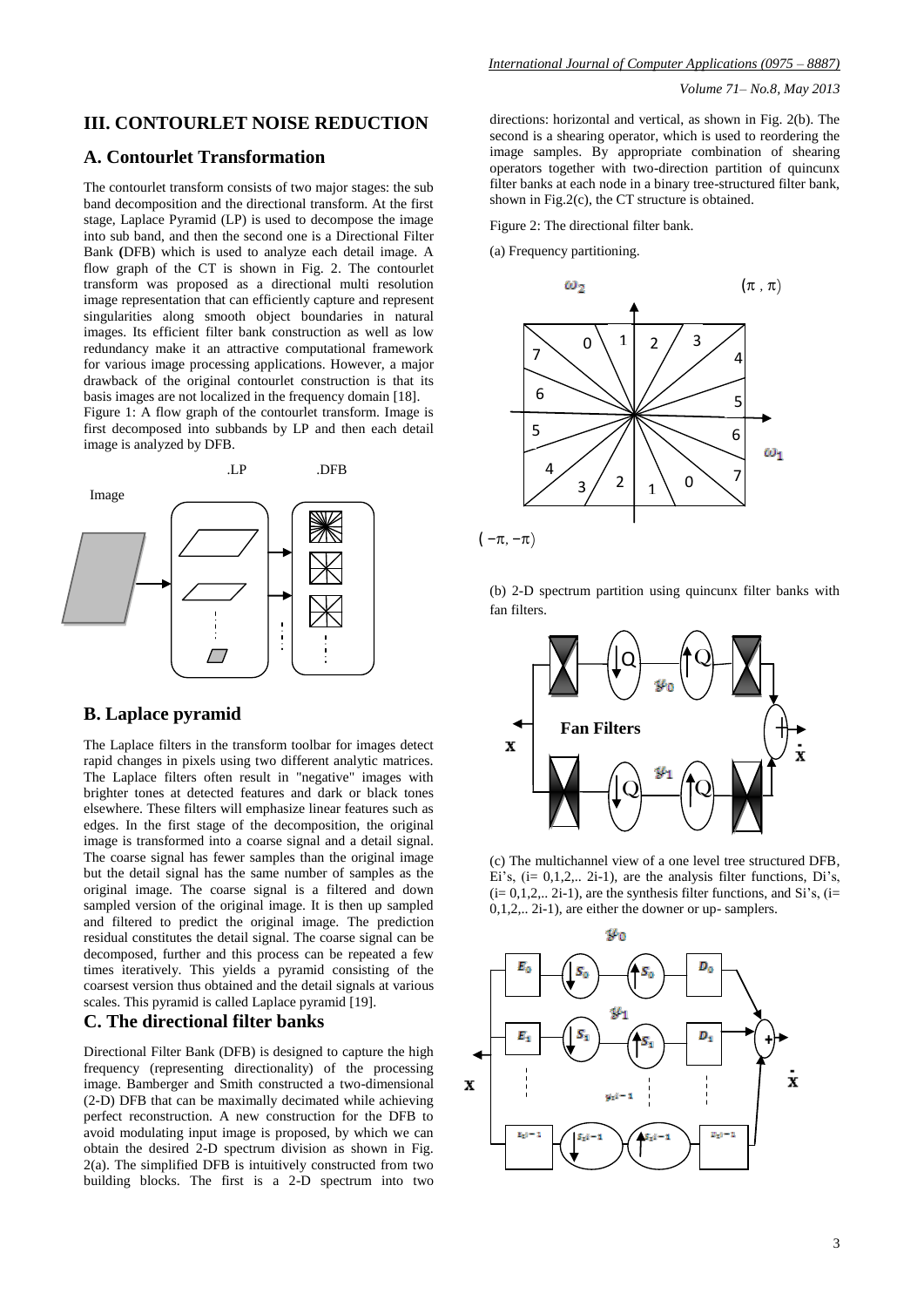## **IV. EXPERIMENTAL RESULTS AND DISCUSSIONS**

The performance of the proposed ROR and Contourlet transform is tested against the ROR with nonlocal means (NLmeans) on a various noise ratio and PSNR value which are used for analysis listed here.

Figure 3 : Graph of PSNR and MSE values of (a) ROR with NL means and (b) ROR and Contourlet transform.





Objective comparisons of the performances of these filters (ROR with NL means, ROR and Contourlet transform) images corrupted by various levels of impulse noise ratios are made with the Mean Absolute Error (MAE) values and the Peak Signal to Noise ratios (PSNR) of the images restored by them.

$$
PSNR = 10 \log_{10} \frac{(R)^2}{MSE}
$$
 (5)

where Mean Square Error, (MSE) is

$$
MSE = \frac{\sum_{i=1}^{m} \sum_{j=1}^{n} (z(i,j) - A(i,j))^2}{m \; x \; n}
$$
 (6)

R – Maximum fluctuation. By default 255.

- Z Original Image.
- A Restore image.
- m number of rows.
- n number of columns.

Figure 4: (a) "Lena" image corrupted with 60%, 70% and 80% of salt-and-pepper noise. Results obtained using : (b) ROR with NL means (c) ROR and Contourlet transform.





Table : Comparative Results of PSNR, MSE at different noise Densities for LENA image of (a) ROR with NL means (b) ROR with Contourlet transform.

 $(a)$ 

|         | $\cdots$   |             |
|---------|------------|-------------|
| Noise % | <b>MSE</b> | <b>PSNR</b> |
| 60      | 279.8029   | 23.6623     |
| 70      | 485.2004   | 21.2716     |
| 80      | 947.2514   | 18.3662     |
|         |            |             |

| Noise % | <b>MSE</b> | <b>PSNR</b> |
|---------|------------|-------------|
| 60      | 234.5778   | 24.4279     |
| 70      | 406.3953   | 22.0413     |
| 80      | 820.1520   | 18.9919     |

# **V. CONCLUSION**

In this paper, the ROR and Contourlet transform for identify more noisy pixels with less false hits and removal of salt andpepper noise is presented. We combine it with ROR and Contourlet to get a powerful method for removing salt and pepper noise. Simulation results show that our method outperforms with existing method both visually and quantitatively. In applications such as image denoising, we show the proposed new Contourlet construction significantly outperforms the original transform.